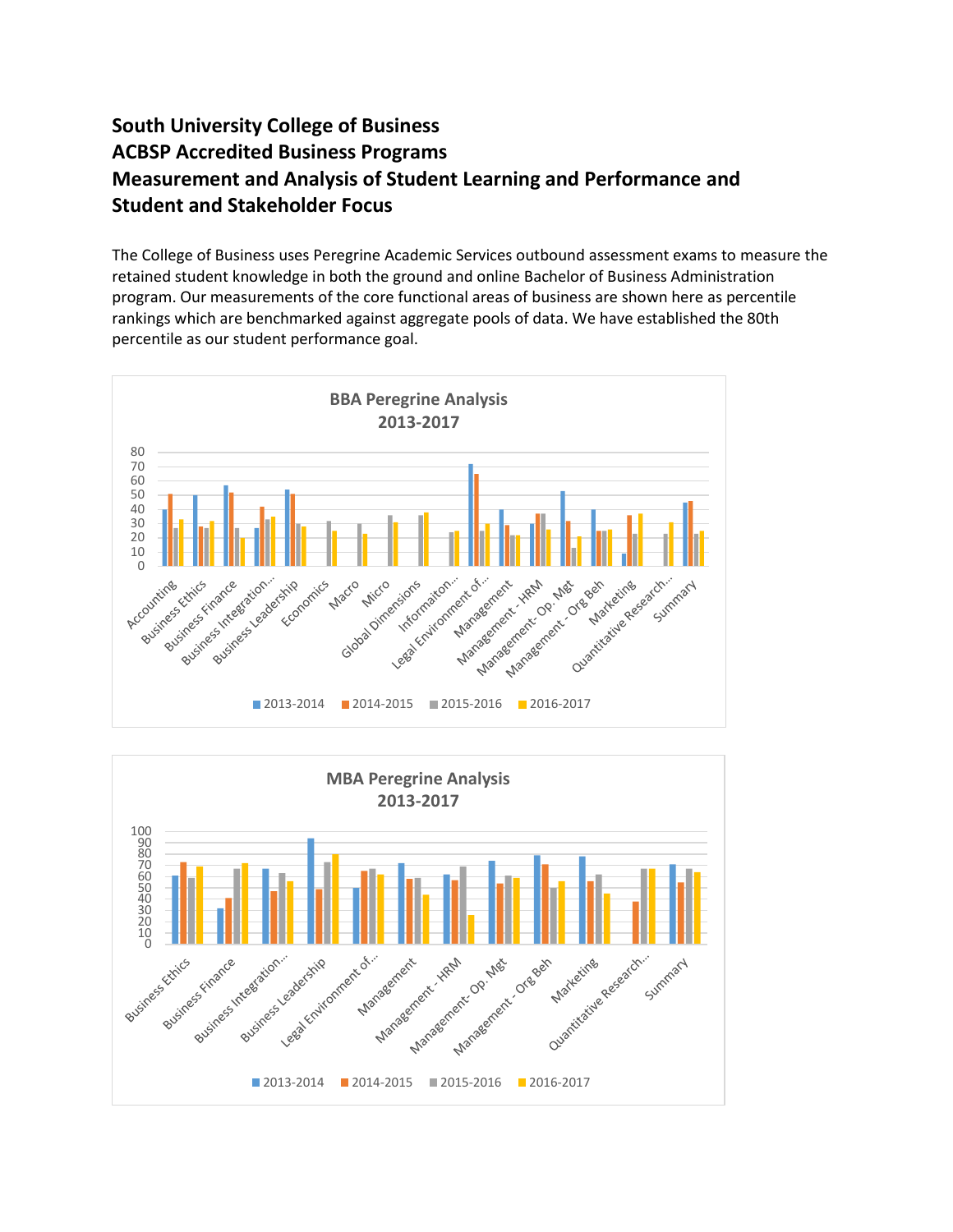Learning Outcomes Manager is a course embedded assessment tool that measures key learning outcomes that are mapped directly to University, program and course-level outcomes. Standardized assignments and rubrics, which are developed by the faculty, are integrated into selected courses in each program. Select assignment criteria are assessed according to the standardized rubrics, and the results are collected and made available to the faculty for analysis and response if needed. We have established a raw score of 2.0 as the expected student performance level.

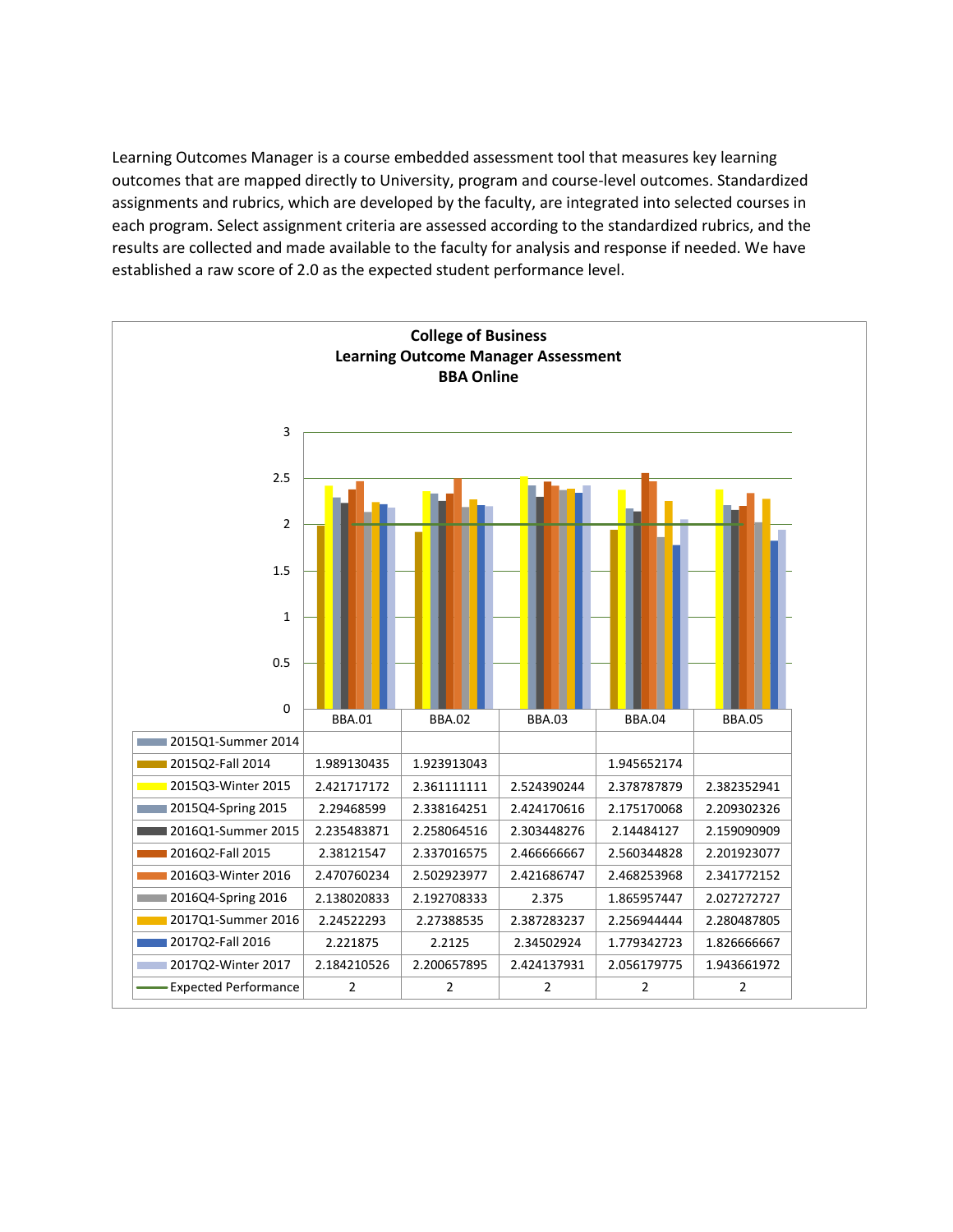

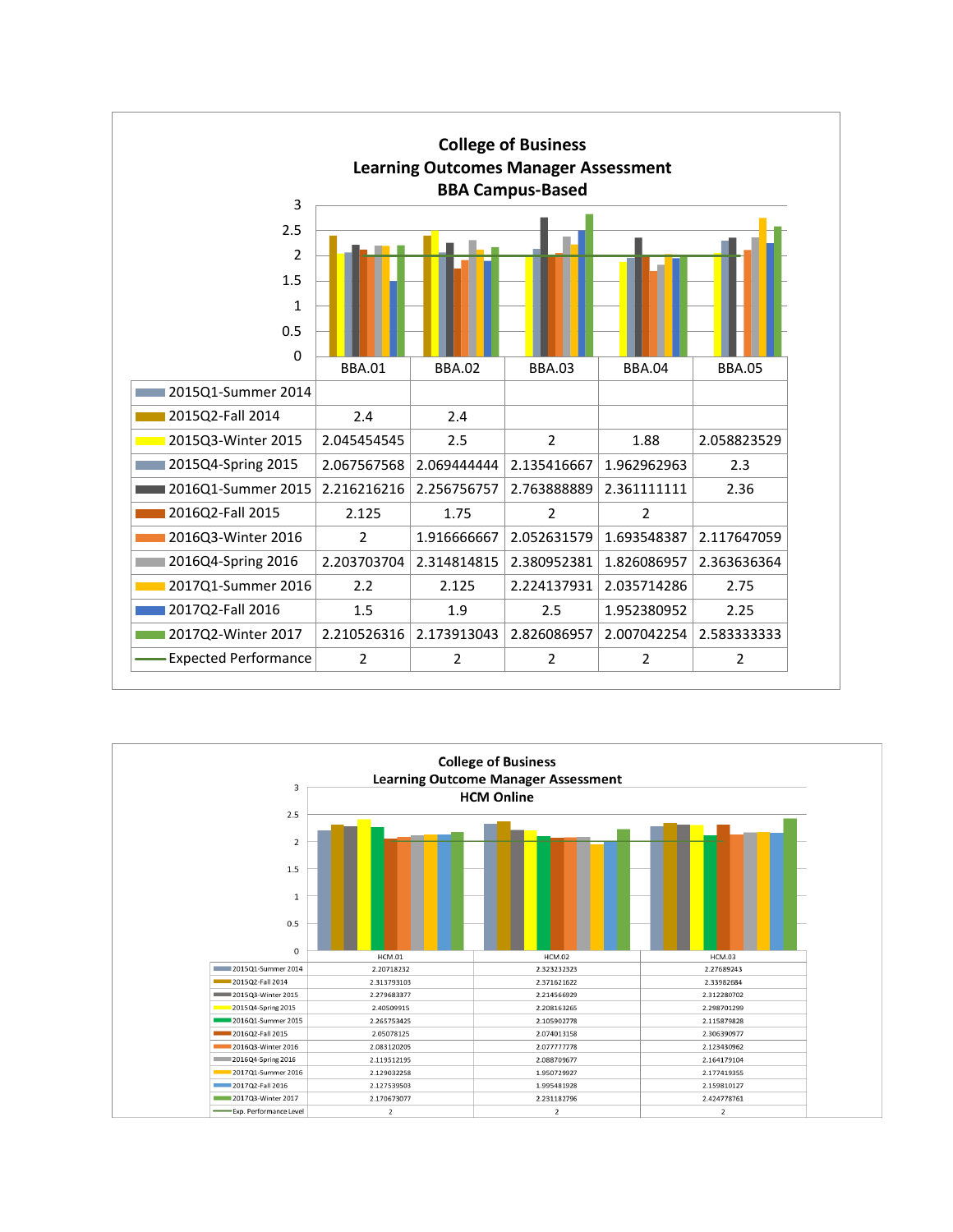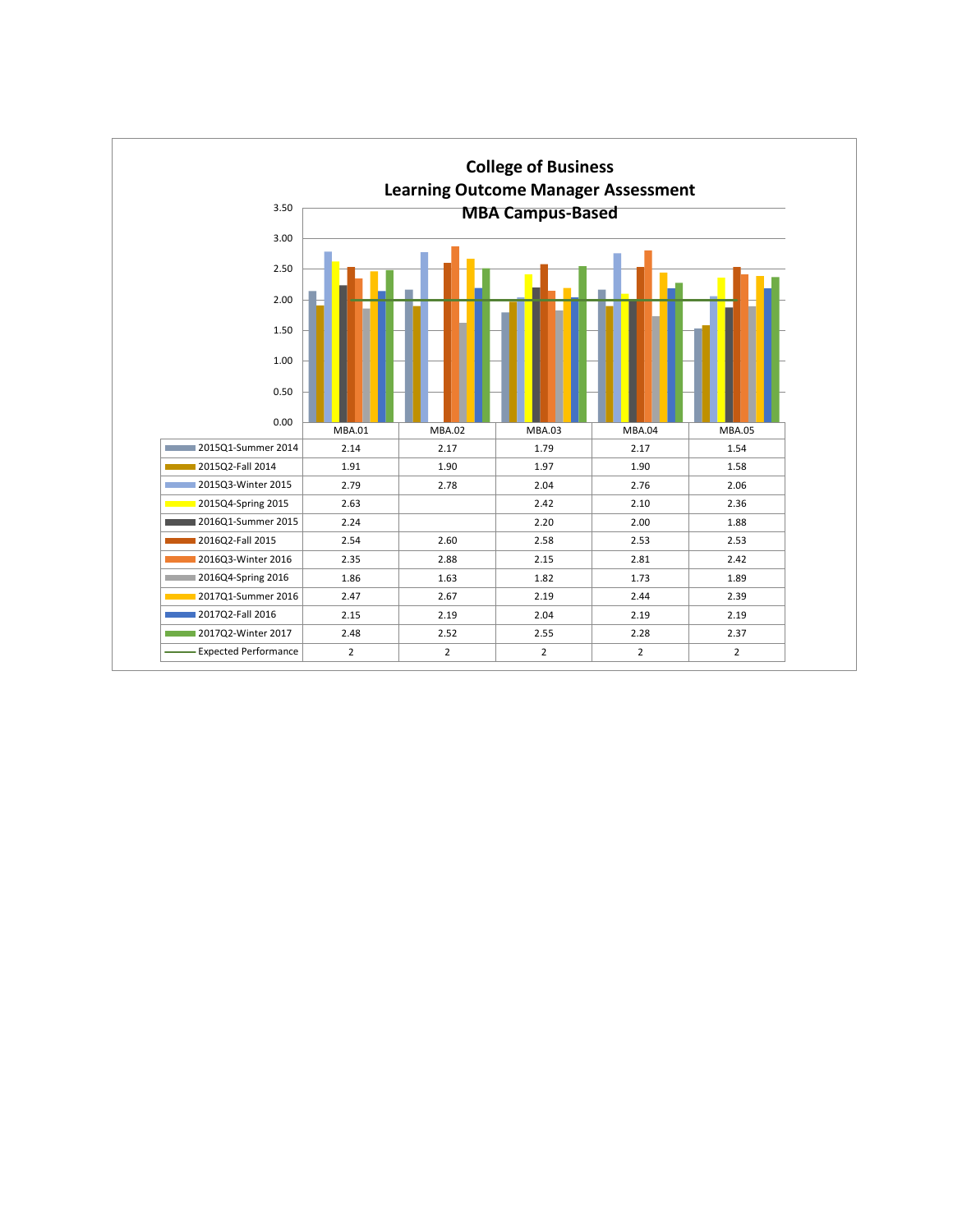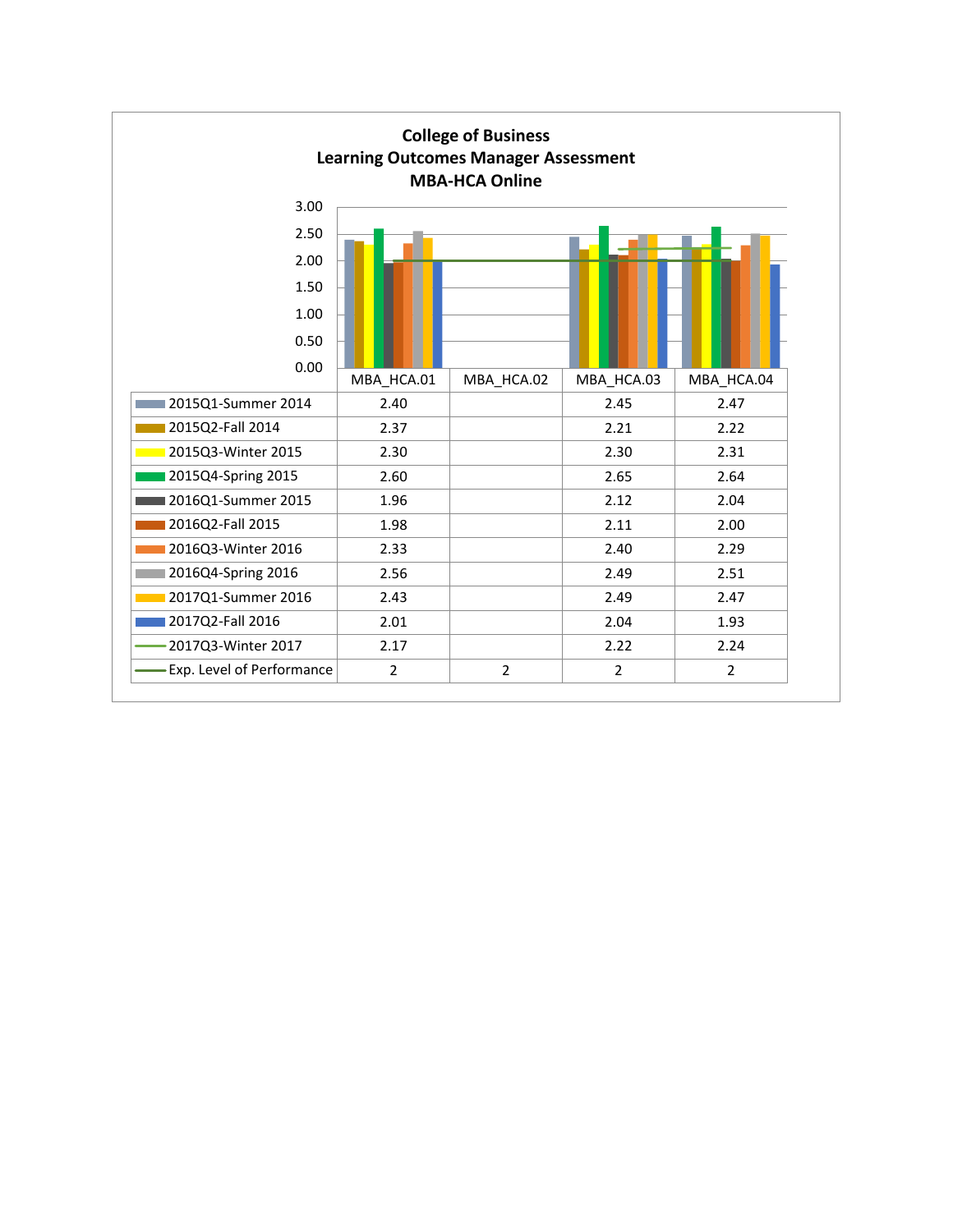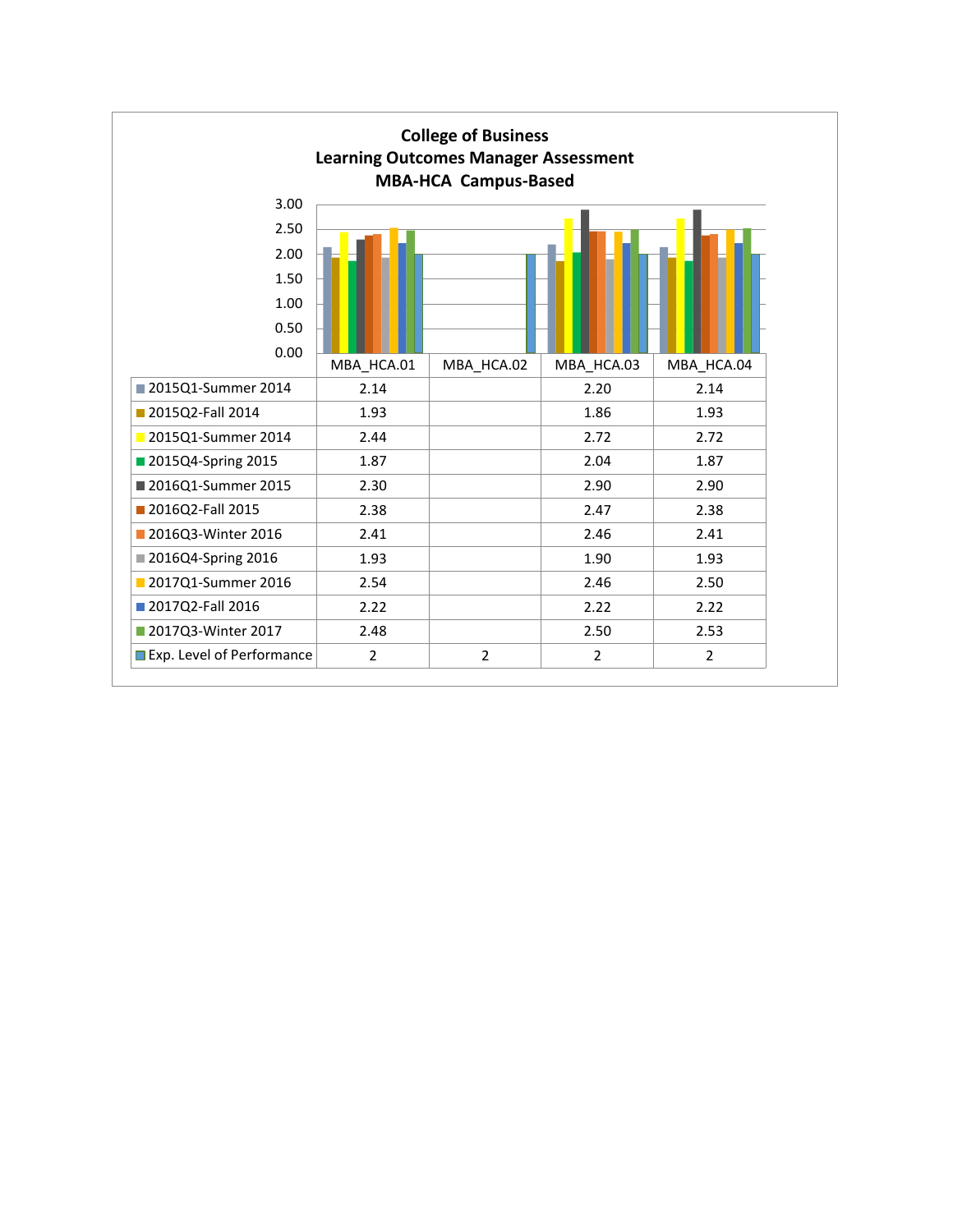The Noel-Levitz Student Satisfaction Inventory (ASPS-Adult Student Priorities Survey) is a survey of student satisfaction. South University Institutional Research works with Noel-Levitz and campuses to administer the survey annually. Expected level established by the College of Business, 5.5



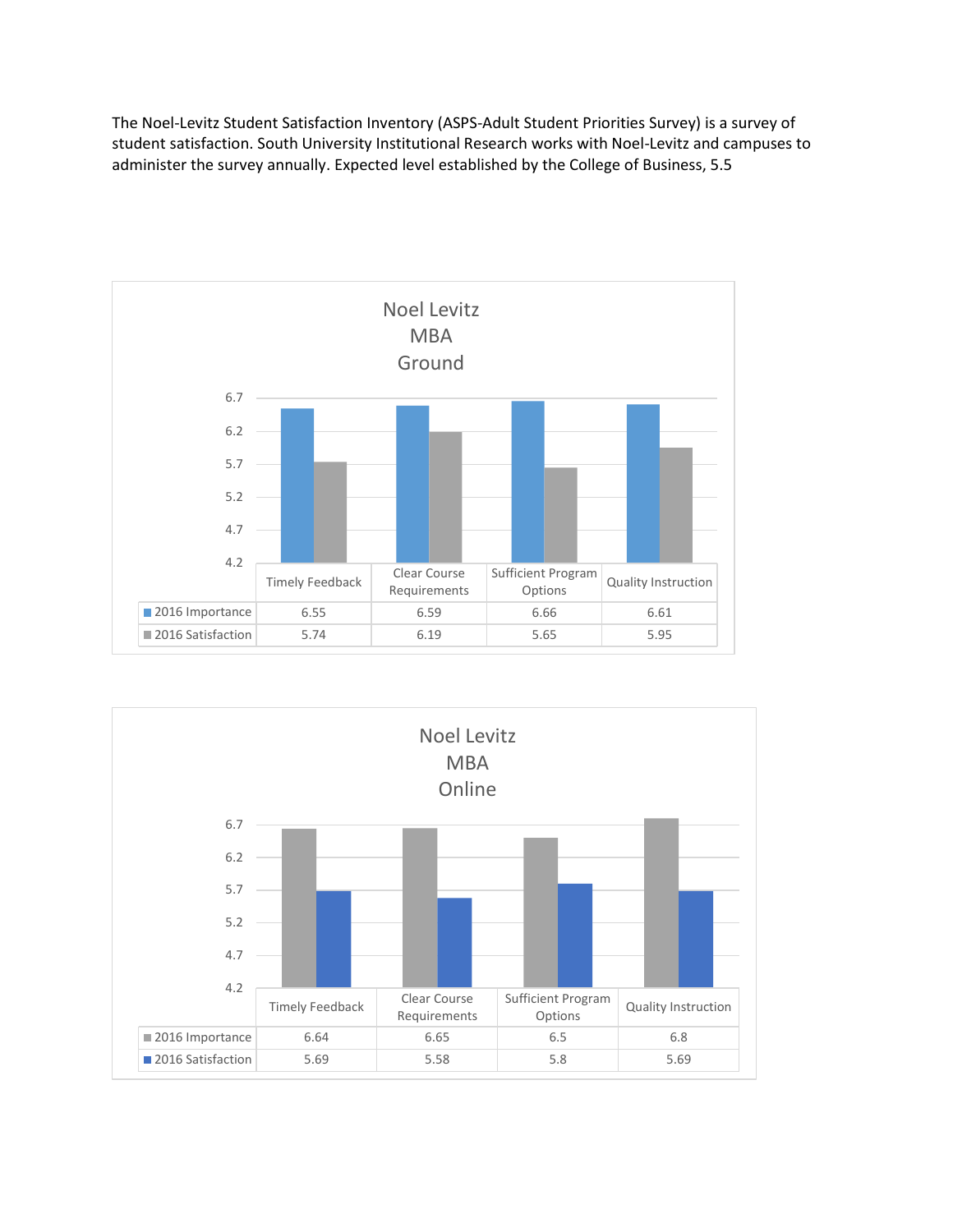

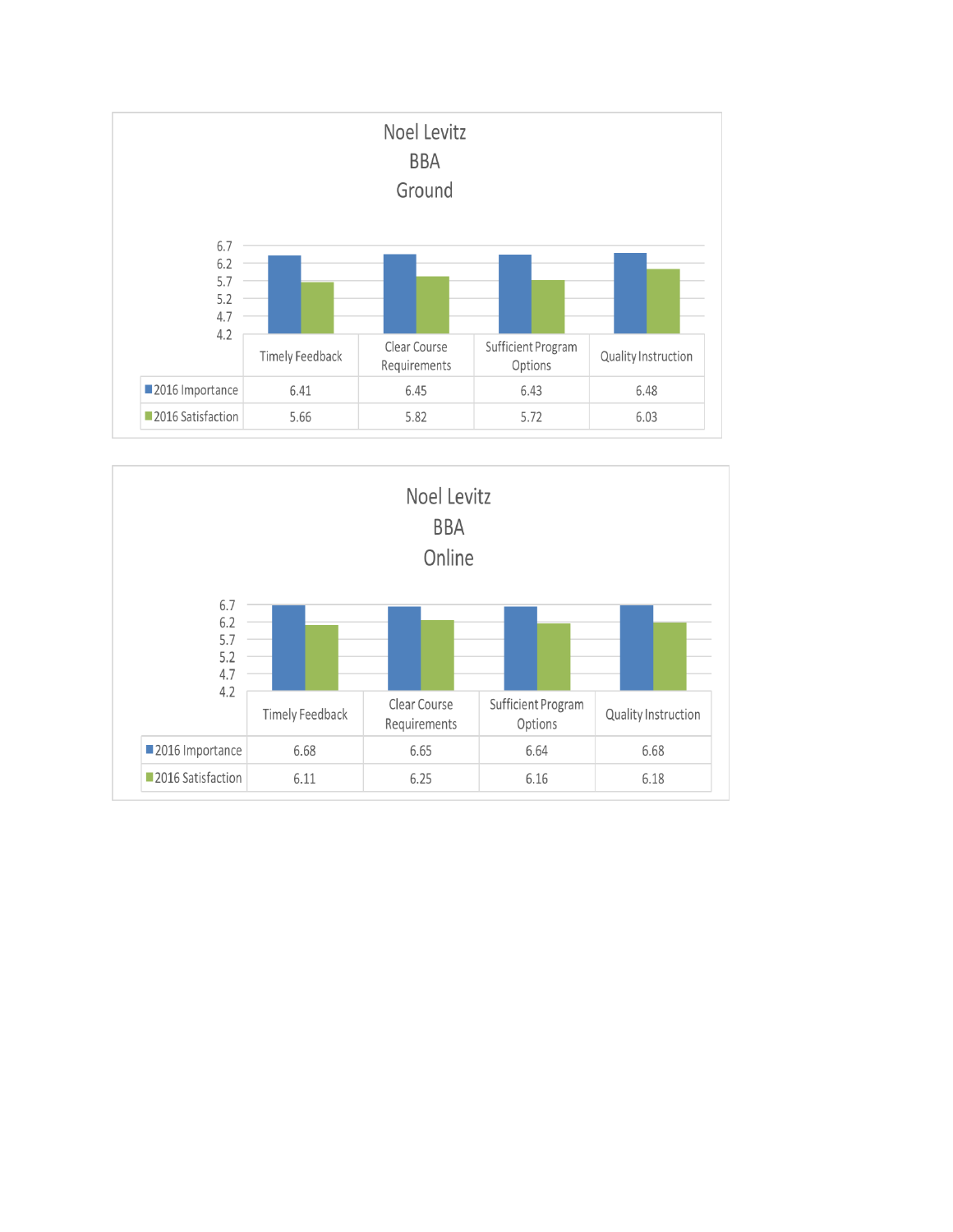